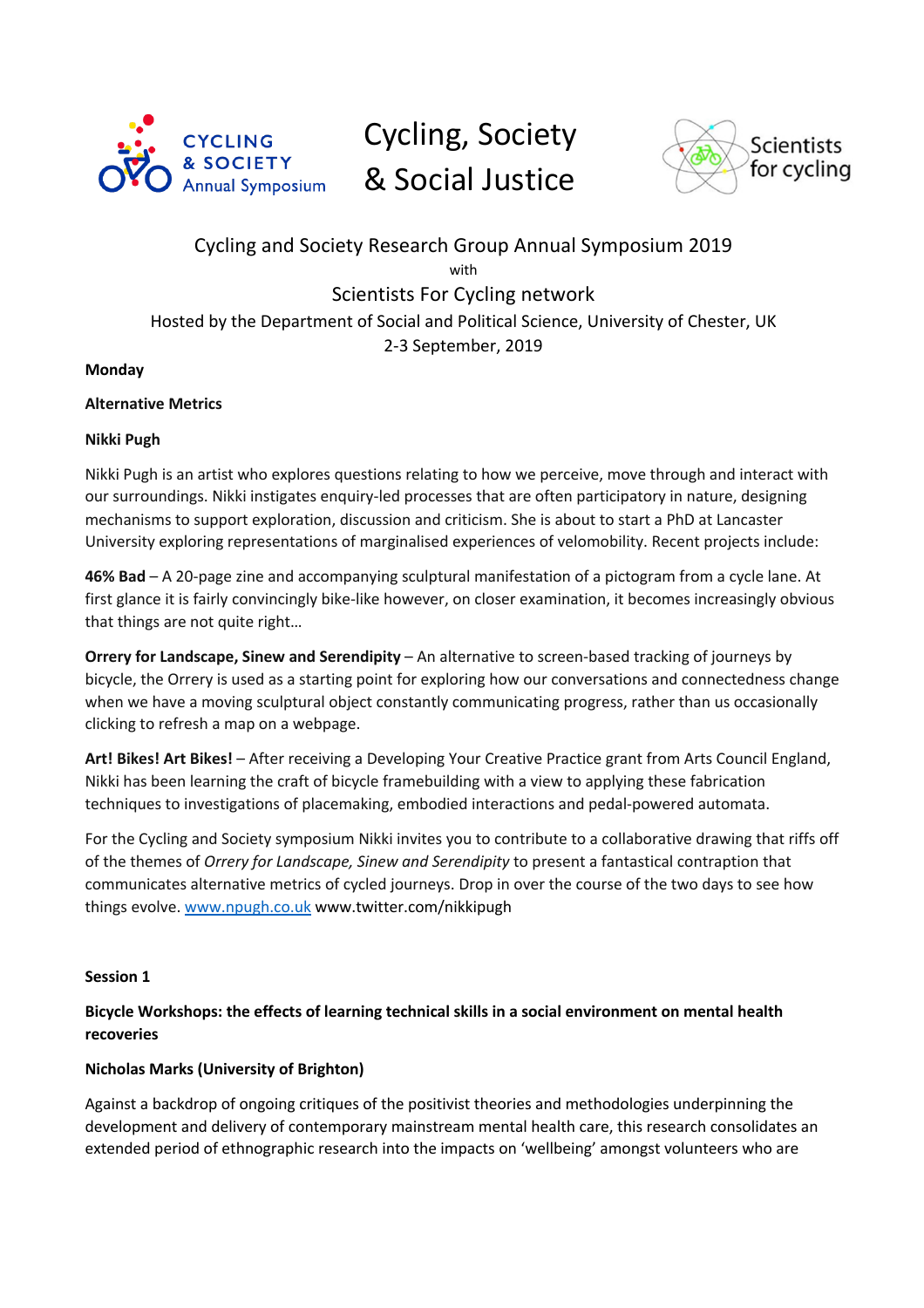learning to refurbish, repair and maintain bicycles in a bicycle workshop run as a community project by a parent charity.

The analysis uses an 'actor-network'-inflected approach to examine how 'participants' in the generation of the local workshop site in question – which include both people and the things that surround them - are coming into being in relation to one another in the context of local practices. Emerging similarities between the practices of 'actor-network theory' and 'bicycle mechanics' are then highlighted; the suggestion is made that both disciplines, in concerning themselves with tinkering with an always provisional, a-theoretical state of relational affairs, cultivate in their practitioners an awareness of how all 'things' are being locally and relationally generated at sites of practice.

The research provides evidential and theoretical support for the statutory provision of informal workshop spaces as a component of mainstream mental health services. The presentation will go on to examine the practical utility of community-run workshops in any cycle-related project that seeks social inclusion and creative change.

## **Women in gear(s): exploring gender in the path to velonomy**

# **Margot Abord de Chatillon (Laboratoire Aménagement Economie Transport (LAET), Ecole nationale des travaux publics de l'État (ENTPE))**

Despite the inexpensive condition of cycling, engagement in this activity is unevenly shared across genders (Cycling Participation Survey 2017). A study of these inequalities cannot be complete without considering a moment central to the relationship between the cyclist and the bicycle, namely that of maintenance and repair (Graham and Thrift 2007).

Coined by French cycling activists, the term "velonomy" refers to the merging of mastered cycling skills and mechanical expertise. This concept indicates the power of autonomy that can be achieved as a cyclist.

Bicycle repair and maintenance practices require specific skills and materials (Shove, Pantzar, and Watson 2012) that are not accessible in the same ways across different social groups. One way this is the case is in terms of gender. Mechanical skills are considered traditionally masculine (Mosconi and Dahl-Lanotte 2003) and often from a young age, women are deterred from engaging in such practices (Sayagh 2018)

In this paper, we examine the gendered processes of socialization to bicycle repair and maintenance with a focus on skill acquisition. We identify several interplaying factors leading to the creation and maintenance of gender inequalities in access to velonomy.

A survey completed by 468 participants in Melbourne, Australia provides crucial figures on gender imbalance regarding bicycle maintenance and repair. Interviews with female cyclists with mechanic skills ranging from very high (including professional mechanics) to very low provide new insights about these inequalities and their effect on the achievement of velonomy. Auto-ethnographic methods were also used to establish the deterrents to skill acquisition for women in bicycle workshops.

#### **Decision makers' lines of argument with respect to democratising cycling**

#### **Katja Leyendecker (Northumbria University, Newcastle UK)**

As part of my autoethnographic PhD project (investigating women activists' experience of local cycling politics) I interviewed key decision makers in Newcastle (UK) and Bremen (Germany). Using narrative discursive analysis, I was able to extract the 'lines of argument' of the transport politician and senior transport planner in each city with respect to democratising cycling. Comparing the different storylines, a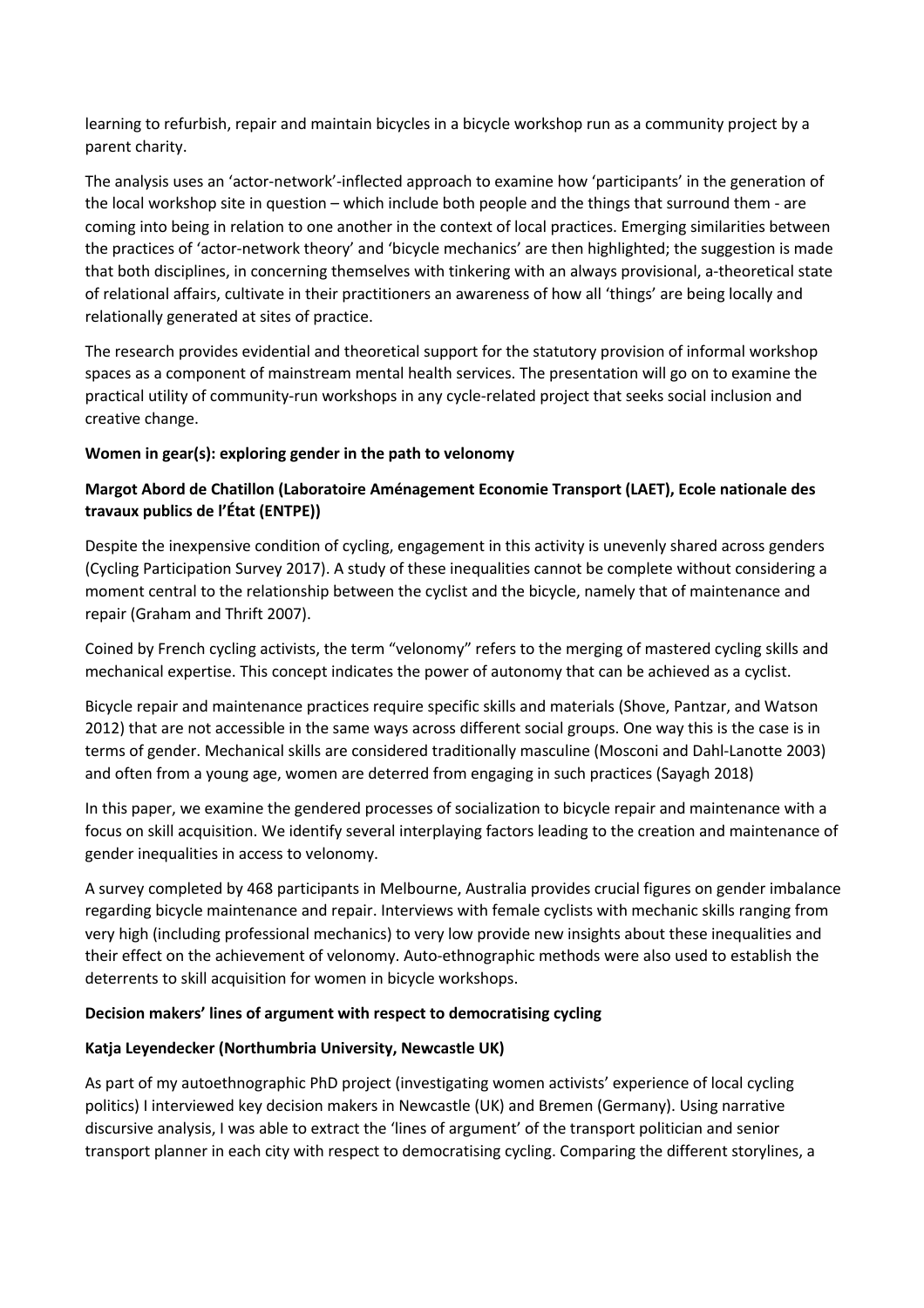picture of institutional automobility started to emerge. I end with discussing ways of transitioning away from institutional automobility.

#### **Parallel sesson a**

## **Evaluation of Front-Line Staff e Bike Use Initiative at Nottingham City Council**

# **Seamus Allison; Tony Woodall; Guja Armannsdottir; Chris Pich; Ian Gregson (Nottingham Business School, Nottingham Trent University)**

This research is focused on a project deploying members of the Adult Social Care team of a large East Midlands local authority (Nottingham City Council) to pilot e-bike usage for both utilitarian (travel to work) and occupational (in this case, home visits) purposes. The group mixes those who would normally drive, walk, or take the bus, and includes both front-line and supervisory staff. Respondents are presently all female and at various fitness levels.

This initiative has clear cost-benefit potential, but focuses also on the environment, on health, and on a broader democratisation/social inclusion agenda aimed at both employees and care recipients. The project is seen as a conduit to establishing a cycling culture that is visible within/accessible to, a) all staff levels within the authority and, b) a client community characterised by challenging socio-economic and health circumstances. E-bikes (motor assisted) are perceived as providing encouragement to those who are cyclingresistant and/or unable to cycle conventionally and might therefore serve to accelerate awareness and adoption.

Our study is premised on a model developed in Woodall, Rosborough and Harvey (2018) that maps the potential for habituating technology-based human-material solutions into daily **practice**. This would occur as a result of physical, social and psychological embeddedness, represented by imbrication, externalisation and attitudinal engagement. The dangers of **pause** (partial or full withdrawal, or 'practice without purpose') are also assessed. Respondents have thus far been exposed to **promotion** and are enthusiastic. In this paper we report these initial reactions and look next to the **project** stage (learning/rehearsal).

# **The rise of E-bikes in the UK: elitist or inclusive mobility?**

# **Caroline Bartle and Steve Melia (Centre for Transport and Society, University of the West of England, Bristol)**

Electrically assisted cycles are growing in popularity in the UK, but how far can they be considered an inclusive form of mobility? Drawing on over 2000 responses from a UK-wide survey of users and potential users of e-bikes, run in early 2019, this presentation will consider the tensions between the social inclusion potential of the e-bike and its current financial exclusivity.

The survey found that e-bikes are helping more people to take up or continue cycling into older age, with benefits for health, independence and social participation – a significant factor in the context of an ageing society. They are also extending cycling opportunities for younger people whose physical capacity to ride a fully human-powered cycle is affected by illness, disability or complex work/life demands. In this sense, the e-bike appears to offer potential as a contributor to more inclusive mobility.

Financially, however, e-bikes are far from being an inclusive option in the UK - at least not when compared with the cost of buying a 'conventional' cycle. The survey found that barriers to purchasing an e-bike included the cost of e-bikes and insurance, fear of theft, and lack of storage space. There is thus a counterargument that e-bikes represent, for the time being at least, another form of 'cycling elitism'. Furthermore,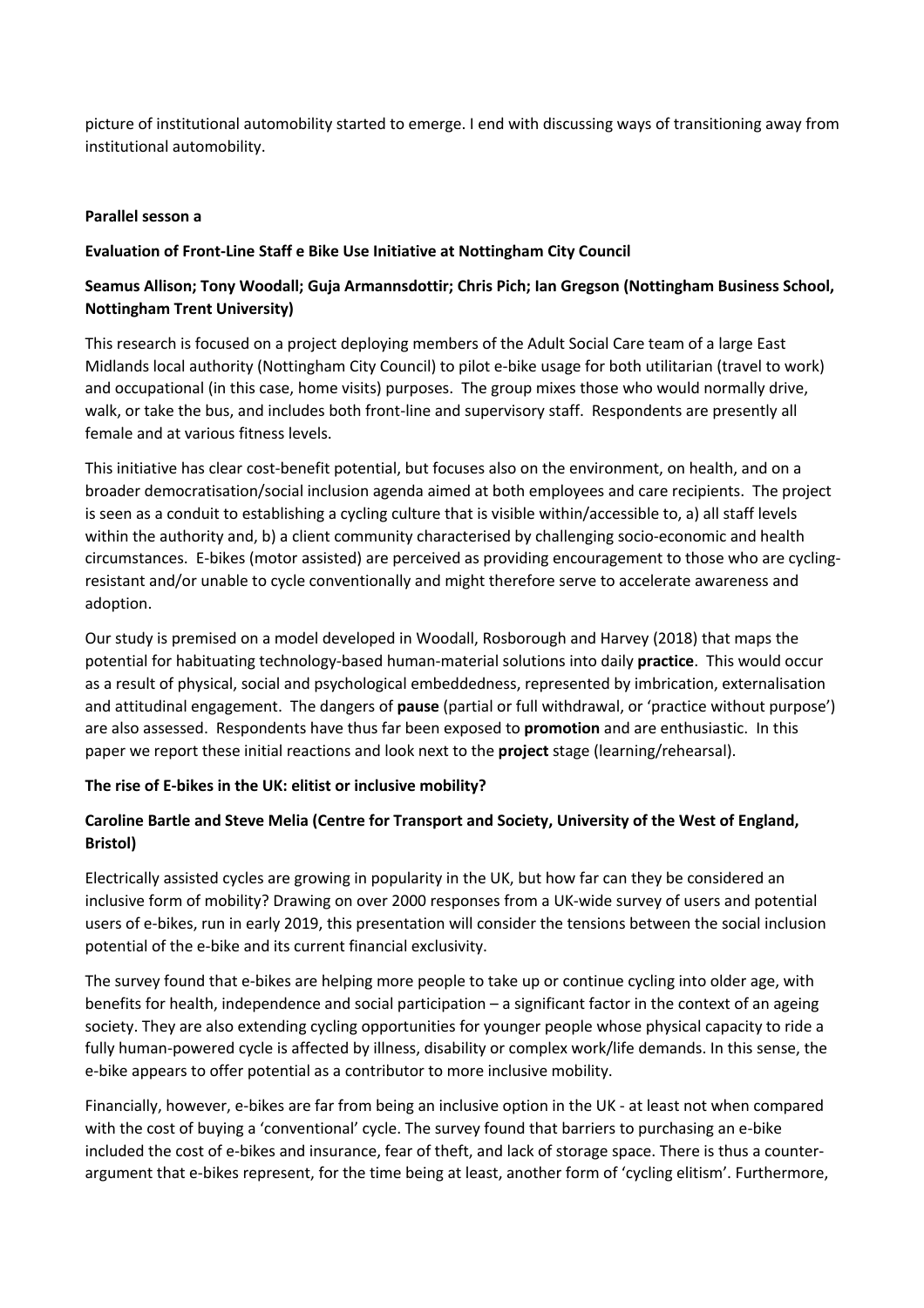some people who are *enabled* by an e-bike may still be *disabled* by a cycling environment which includes steps, barriers, kerbs etc. (e-bikes are heavy). What needs to happen if e-bikes are to realise their inclusion potential?

# **E-bikes – where do they offer greatest capability to reduce car miles travelled and what is the social context of these places?**

**Ian Philips (Institute for Transport Studies, University of Leeds); Jillian Anable (ITS Leeds); Tim Chatterton (UWE).**

E-bikes may contribute to both decarbonisation of transport and social justice, but this depends to some extent on where they are used, promoted and deployed. We use spatial microsimulation (populationsynthesis) to estimate the maximum capability of simulated individuals similar to the real population (in every small area in England) to replace car miles travelled by e-bike or walking or cycling, and an estimate of the potential CO2 reductions. It allows us to see firstly where walking and conventional cycling are capable of replacing a high proportion of current car travel and where e-bikes could (and could not) lead to greater savings. For example e-bikes have greater energy saving capability away from core urban areas. If like many other new mobility service innovations, e-bikes become used principally in dense urban areas where travel distances are short enough to be made by conventional walking and cycling, e-bikes may not fulfil their environmental purpose. If promoted solely in commercially viable dense urban areas they may not achieve the best possible social outcomes. Capability to reduce car miles travelled and make energy savings can be described in terms of small area spatial patterns and also by the distribution of capability between different demographic or social groups within areas. This contextualising of potential environmental benefits with social patterns may aid discussion related to socially equitable transitions to low carbon futures.

#### **Parallel session b**

# **Women on Wheels Research Project: Insights into the Experiences of and Influences on Cycling in the Lives of Women in Dublin**

#### **Síle Ginnane (Dublin Cycling Campaign (project funded by The Community Foundation for Ireland))**

Women on Wheels is a research project run by a group of volunteers with Dublin Cycling Campaign, funded by The Community Foundation of Ireland. Given that only 3 out of 10 people who cycle in Dublin are women, the research team was curious about women's experience of cycling and proposed to undertake exploratory research using a mixture of research methods.

A discovery workshop with over volunteer 30 women facilitated discussion of their experiences while cycling in Dublin. The next phase involved a smaller varied group of volunteer women recording their cycling experiences and the factors that influenced their decision to cycle. This data collection period spanned a two week period in 2019.

18 women were signed up to the Liberty Bell research platform that uses connected bicycle bells to log, map and describe issues which participants experience as they cycle. The participants were prompted to submit an online daily diary to log any decisions regarding how they travelled - when they chose to cycle, and where they chose to cycle. These records and diaries were used to sensitise participants to their experiences. 224 records and 186 diary entries were recorded.

One-on-one, qualitative interviews were held with each participant. Using the records and diary entries as prompts, these open-ended interviews allowed participants to share their insights. The research team are currently analysing the records, diary entries and interview transcripts identifying common topics. This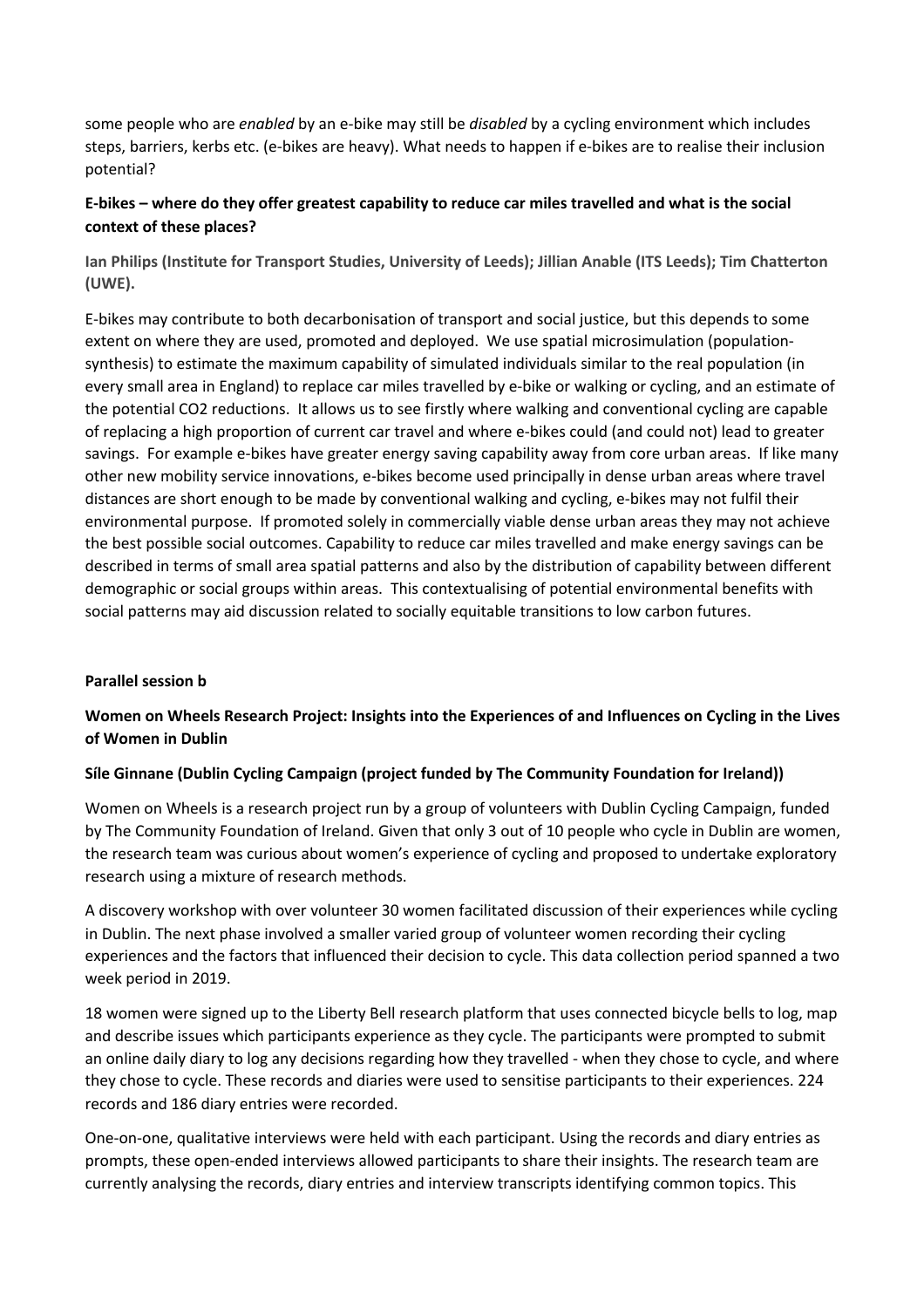presentation will share these insights and shed light on the experience and decisions of women in relation to cycling.

## **Mobility Justice in Time and Space**

## **Jonathan Flower (Institution: Centre for Transport and Society, University of the West of England, Bristol)**

Mobility justice in future cities will not just be about the equitable use of technology such as connected and autonomous vehicles, electric vehicles, mobility as a service and transport on demand. Equally as important, particularly for local and cross city journeys, will be bringing walking and cycling back into the picture as genuine urban mobility options, supplemented by the myriad of other human-powered and e-assist modes that currently exist and are yet to be invented. The current regulations and infrastructure in the UK, and many other countries, fails to accommodate this, leaving many modes on the fringes. This despite the fact that most city journeys could be undertaken using these modes alone, plus their huge potential as first or last mile solutions when combined with other modes, especially as links to public transport.

The literature shows that these modes compete more than favourably with conventional modes on speed. Additionally, the cost to both cities and individuals is very low when compared with other modes, especially the private car. However, regulatory support for the use of human scale modes on public streets is limited and these modes are not generally allocated access to the available street space based on either the design speed of the mode or the infrastructure. At the extremes in the UK context Class 3 mobility scooters (8mph) can mix with other motorised vehicles (up to 70mph) on dual carriageway and pedestrians (3mph) can mix with e-assist pedal cycles (limited to 15.5 mph) on shared paths.

## **Cycling and Social Inclusion: BME groups in Manchester**

## **Patrick Steele**

There is an issue of under-representation of BME cyclists. Indications include cyclist casualties reported in the Press tend to be white, or European.

Research to date into the cycling habits of hard to reach groups such as Chinese residents appears to be unpopular, and underfunded. Anecdotal evidence suggests that levels of cycling in this country for MAMILS (middle-aged men in lycra) has peaked. There is rising demand from young white females, and for e-bikes. It may be that improving technology will facilitate a boom in cycling amongst the elderly, a topic not fully addressed in Manchester's age friendly strategy.

The author has a few years involvement with a Chinese cycling club in Manchester. As a result, he has witnessed first hand their barriers to cycling.

Both language and cultural barriers are evident. Language barriers affect purchase, maintenance, and social interaction with other road users. The latter are more subtle such as the individualistic nature of cycling in the UK, lack of a support network, and the perceived lack of status associated with cycling; Chinese women may have additional issues as they may be relatively more image conscious than the average citizen.

Proposed investment in improving cycling infrastructure is therefore likely to have a differential and discriminatory impact.

In this presentation, the author will discuss issues affecting propensity to cycle among BME Chinese, and how MDCC (Manchester Dragon Cycling Club) is addressing them.

#### **Session 3**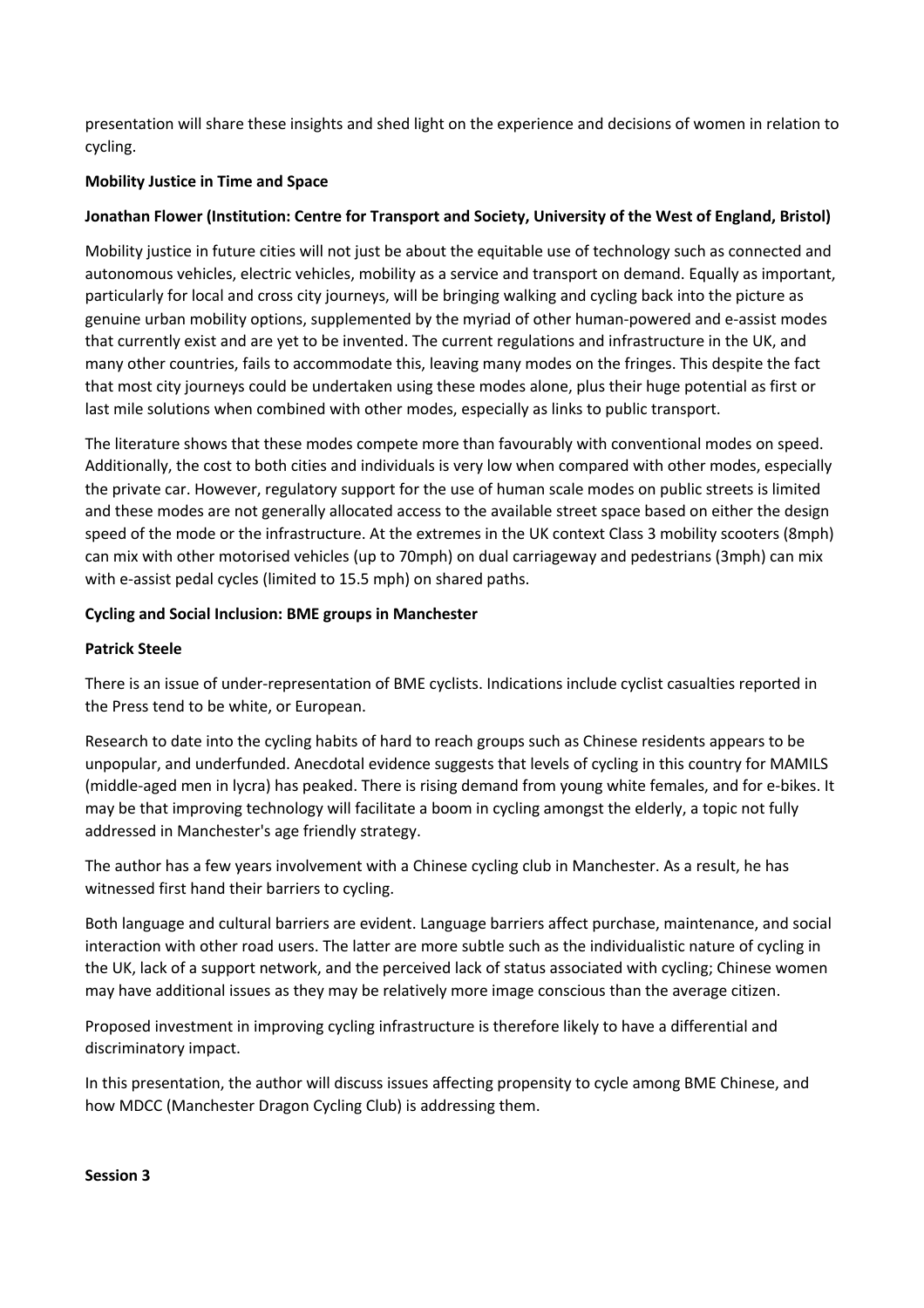# **The fine art of cycling. Politics, injustice and bicycle art.**

# **Bruce Bennett (Lancaster University, UK)**

The bicycle has an important place in the history of modernist art both as the object of representation in drawings, paintings, sculpture, film and performances, and also as a means of making art, an expressive tool. Much of this work is concerned with the symbolic flexibility of the bicycle, the range of meanings it conveys.

This paper will outline the history of the bicycle in avant-garde art, tracing the movement of the vehicle from the early twentieth century onwards, and will concentrate on the work of two artists who have used the bicycle in their work as a means of exploring a variety of political questions. Exiled Chinese artist Ai Weiwei, one of the most famous contemporary artists, has returned to the bicycle repeatedly as a metaphorical figure through which to explore questions of contemporary capitalism, political repression and freedom of movement. Alongside Ai, the paper will examine the multimedia work of prolific Austrian artist and activist Rainer Ganahl. Perhaps more than any other contemporary artist Ganahl has been systematic in exploring the significance of the bicycle in writing, drawings, installations, ceramics, performances and films, and his politicised bicycle art touches on questions of transport systems and car culture, economic inequality, history and nationhood, as well as masculinity, sexuality and fetishism. Between them, this paper will argue, these two artists, provide us with a very striking commentary upon the complex relationship between cycling and society.

# **The Road is for Play: Lessons for Cyclists from Vietnam**

# **Ashley Carruthers (School of Archaeology and Anthropology, The Australian National University)**

No-one could deny that Vietnamese roads are chaotic, and they certainly seem dangerous at first glance. Yet it's been my experience that riding in this developing nation quite often feels safer, and certainly more convivial, than riding on the road in Australia - as with other heavily automobile-centric, developed nation contexts. Vietnamese cyclists, and notably female cyclists, often report feeling safer on a bicycle than they do on a motorcycle, Vietnam's dominant mode of transport. While there are indeed impediments to participation in cycling there, it seems perceptions of danger are not significant ones. How can this be, when experiences in the UK, Australia and elsewhere are so different?

This paper asks, what can we learn from taking a thoroughly relativistic perspective on cycling and perceptions of safety, status, recognition and inclusion in the two very different national contexts of Vietnam and Australia? What aspects of the system of automobility are present or absent in each, and how might they take different forms, with what kinds of positive and negative consequences for cyclists?

Drawing on ethnographic research done with both sport and utility cyclists in Vietnam, and over 15 years' experience as a sport cyclist and commuter in Australia, this paper addresses these and other questions from a practical and embodied perspective, with special attention to how cyclists in both national contexts experience road infrastructures.

# **Urban mobility practices and uneven dispositions for cycling as normalized everyday transport**

# **Richard Laing\*, Anne Jensen\*\*, Caroline Hood\* and Martina Ferrucci\*\* (\* Robert Gordon University, Scotland; \*\* Aarhus University, Denmark)**

Cycling has become a main core around which cities' efforts to transform their transport systems evolve. Cycling is often promoted as healthy, social and sustainable, and due to the relatively low entrance costs, is also seen as equitable. Examining who actually cycles however reveals an increasingly loop-sided picture of urban populations, indicating that motivation for using cycling as everyday transport in the city and for commuting is not equally distributed among social classes, e.g. based on age, ethnicity, gender or level of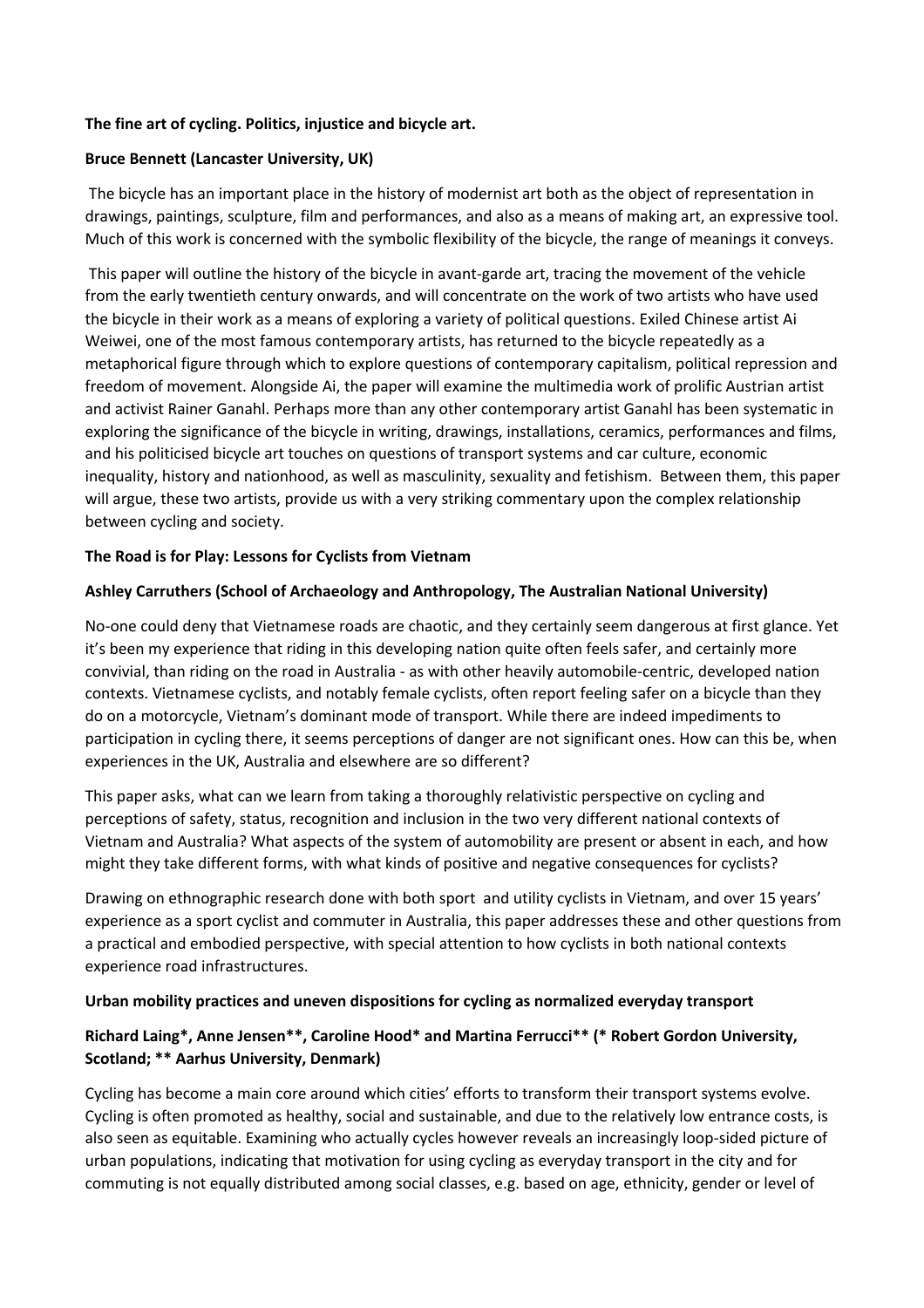education. While providing opportunities and improving general livability, cycling may thus concomitantly produce or deepen social inequalities, reflecting health inequality in cities.

In this paper, we examine the disposition for cycling among citizens in two European cities that boost different mobility cultures, policies and infrastructures, and we compare how local cycling contexts affect levels of cycling among different social groups, including if and how this produces uneven benefits of cycling policies at individual and community level, and link this to specific priorities in city cycling policies. The study uses a practice theoretical framework, and is based on data from qualitative interviews and a survey in the two cities, backed by qualitative document analysis of central urban transport policies. Aberdeen, Scotland, and Copenhagen, Denmark, were selected to represent cities with different stages of urban cycle mobility.

Aberdeen has recently addressed cycling in its city strategy, and is cultivating urban space to promote cycling, establishing cycling as a viable form of urban transport rather than merely for recreation or sports. In cities such as Copenhagen cycling have for the past decades been integrated in urban policy and in everyday life, reaching over 50 percent of all study or work related travels and creating the widespread perception of a longstanding and embracing cycling culture. While at very different stages, both cities have specified groups of cyclists who benefit from public policies for sustainable/active transport, creating social inclusion in particular communities, and both cities develop distinctive cycling cultures through everyday cycling practices and urban cycling policies.

#### **Tuesday**

#### **Session 4**

# **Bike justice in Aotearoa New Zealand: How do we really make cycling inclusive, and what can cycling advocacy learn from other social justice movements?**

#### **Kirsty Wild, Alistair Woodward, Rhys Jones (all The University of Auckland)**

Cyclists: literally shredded under trucks – a violently marginalized group that is often made up of some of the most privileged groups in our societies. As cyclists, conceptualizing our own oppression can be tricky, and we often find it even harder to talk about oppression within the community of cycling. Reflecting on four bike research projects we have been involved in - Projects on women and cycling, Māori and cycling, cycling interventions in low-income communities, and e-bikes and health – we talk about what we are learning about biking, privilege, culture and the possibilities for inclusive cycling futures in Aotearoa New Zealand. Some common themes arising out of research include: the ways that designing for 'travelling together', something especially valued by people who have care responsibilities and cultural commitments to being and working together to reach destinations, can make cycling infrastructure more useful for everyone. Other themes include the ways that cycling cultures can exclude – women (especially women with kids), Māori, Pasifika, low-income people, disabled people, the elderly, the overweight/obese, often still don't connect with the language or norms of cycling cultures, and official cycling strategies still often lack any explicit strategies to engage them. Finally, we reflect on strengths-based strategies for connecting with these groups – including commitments to an ethic of care and sustainability (kaitiakitanga), and the desire to be part of cycling projects and experiences that contribute to collective goals in the family, household, and community.

**'Precarious Entitlement' to Public Space: A State of Nature within a State of Civilisation.**

**Robert Egan (School of Nursing and Human Sciences, Dublin City University)**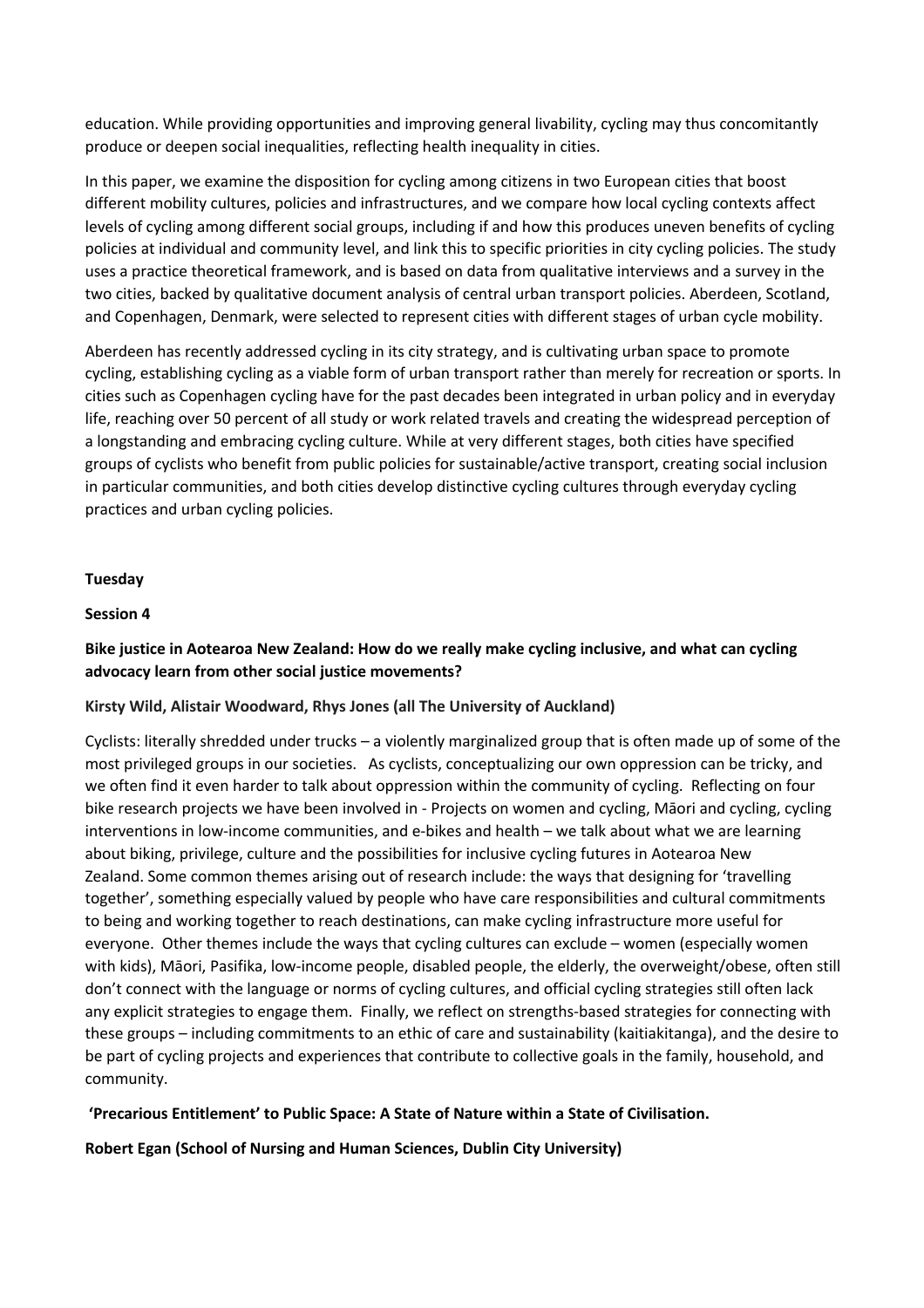Emerging from grounded theory research, in Dublin, utility cyclists must negotiate conditions of *precarious entitlement* to public space. They have an entitlement to occupy and transit public space in theory that is experienced as precarious and unreliable to exercise in practice. The spaces that cyclists are expected to cycle in and through are often insecure by design. The spaces that cyclists have been designated to use are frequently infringed upon; likewise, cyclists are routinely disregarded in spaces that they are entitled to share with others. Finally, the protection of cycle spaces and cyclists within shared spaces are neglected by policing authorities. Accordingly, the equal entitlement of cyclists' to public space is rendered precarious due to *insecure space*, *spatial disregard* and *police neglect*. With these conditions in mind, cyclists can be viewed to encounter *a state of nature within a state of civilization*. Namely, transitioning from a state of nature, in which 'force' and 'natural liberty' determine social arrangements, Rousseau theorised the origins of society – a state of civilisation – in which 'civil liberty' structures the relations and interactions between people, through bestowing citizens with rights enforced by the 'common power' of the state. Precarious entitlement signals an absence of such enforcement and the domination of public spaces by force. Precarious entitlement conceived as such, then, presents itself as not only an injustice for those who cycle, but also for those who might, in that they must face relations of domination with negligible protection from the 'common power' of the state.

#### **Embodied precariat and digital control in the 'gig economy'. The mobile labour of Deliveroo cyclists**

## **Cosmin Popan (Manchester Metropolitan University)**

The development of smart cities is encouraging a rapid increase in on-demand work through digital platforms. The promises of flexible and autonomous mobile work promoted through apps such as Deliveroo or UBER Eats, which heavily rely on cycle couriers for their operations, are the latest trend within an often exploitative 'gig economy'. This article proposes the investigation of work undertaken by Deliveroo couriers to account for how they embody, negotiate and contest the 'smartness' of the platform. It draws on ethnographic research involving participant observation as a Deliveroo rider in East London and Greater Manchester, analysis of internal online communication amongst riders and interviews with fellow workers. The article aims to contribute to knowledge towards the affective experiences emerging from operating in 'smart' work environments and from being subjected to an algorithmic management of work. It does so in two distinctive ways. Firstly, it unveils the power of metrics, and how the time-related activities of working for Deliveroo makes the cyclists feel (anxious, sad, etc.) and what actions follow subsequently (e.g., speeding, waiting around, etc). Secondly, and resulting from this, it considers how these feelings generate two trends in cyclist behaviour. The first is directed towards entrepreneurialism and is concerned with how metrics affectively lead to neoliberal rationalities. The second inspires social activism and focuses on how these metrics are resisted and rejected.

#### **Sassion 5**

#### **A Comparative Analysis: Why is cycling infrastructure more advanced in Copenhagen than Cardiff?**

#### **Robert Mathlin (Aston University – School of Languages and Social Sciences)**

The study compares Cardiff and Copenhagen, asking why Cardiff's cycling infrastructure is lagging behind that of Copenhagen. Drawing on historical institutionalism and Lukes' (2005) third-dimension of power, it becomes evident that in the case of Cardiff the institutional environment and power structures leave cyclists highly marginalised and sustain the automobile's hegemonic status. Economically the automobile and associated industries have amassed large amounts of wealth. This wealth afforded groups like the British Road Foundation to effectively lobby local and national governments to continue building roads for cars at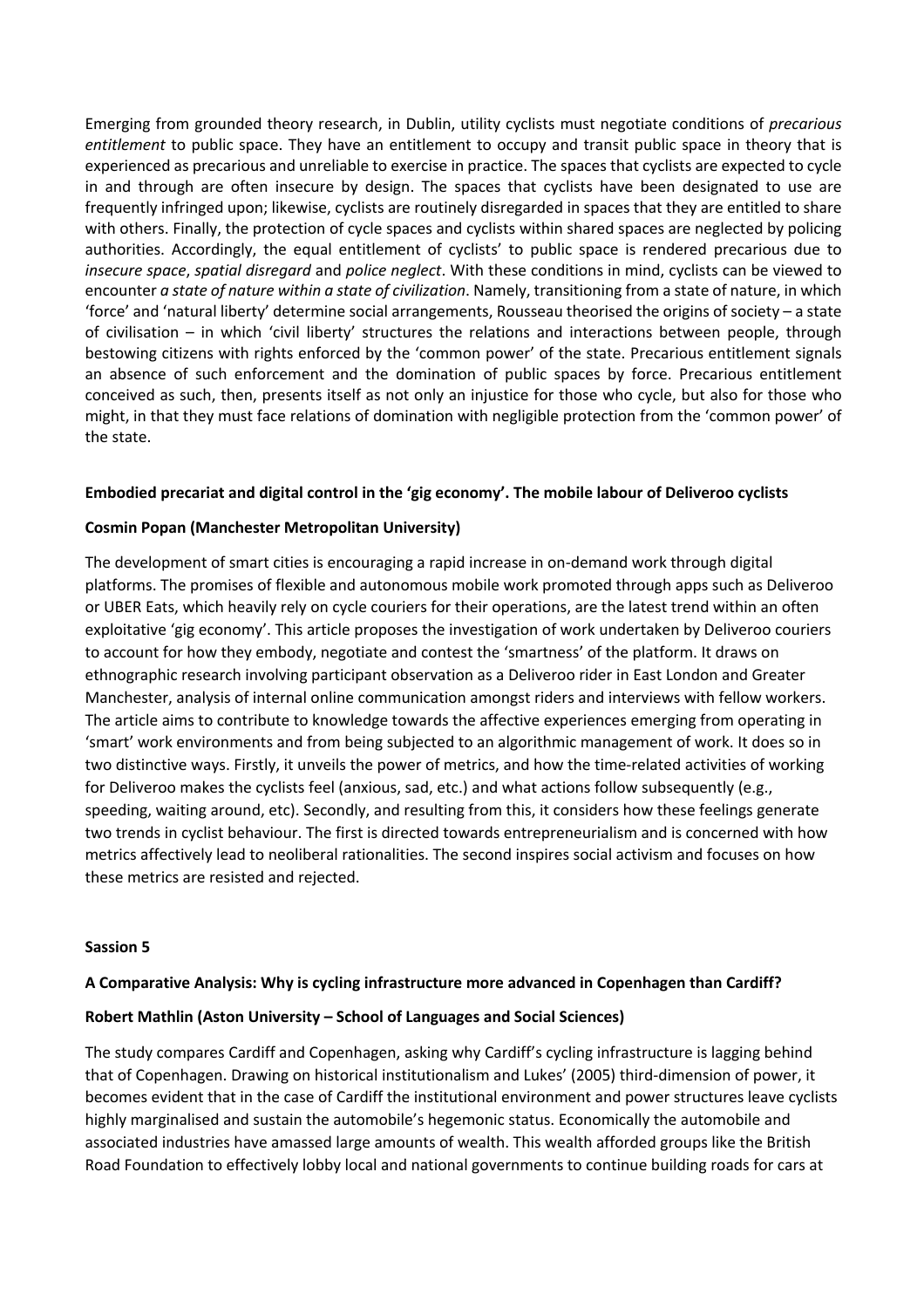the expense of other modes of transport. The state also directly benefits from the automobile industry at the centre of capitalist society through taxation. In addition to economic power structures there are also important cultural structures that are prevalent. This comes in the form of advertising of automobiles that continuously links freedom, automobility and individualism. Automobiles have become such an important part of British identity that mainstream politicians have often appealed directly to drivers to win votes. In Copenhagen, by contrast, the lack of an automobile industry has provided an institutional environment for cycling to take root. Furthermore, groups such as the Danish Cycling Federation to become an important mobiliser and civil actor.

## **Safety of Cycling in Dublin City – a comparison of behaviors and attitudes of male and female cyclists**

**Niamh O Reilly (Technological University Dublin Brian Caulfield TCD)** In Ireland, the last three decades has experienced significant changes in the numbers choosing cycling as a means of commuting to colleges or work. Results from the 2016 census show that numbers of cyclists have increased in recent years but have yet to return to the levels experienced in the 1980's. In particular, the numbers of females remain low, the 2016 census 27% of cyclists were female. Understanding why this is the case may provide clues as to how cycling can be made more attractive for this group.

An online survey circulated to staff and students at the Technological University Dublin between November 2018 and January 2019 found similar figures of female participation. The university is located at 8 different campus locations across the city, which lends itself to more in-depth examination of respondent's choice of cycling based on the available cycling infrastructure available to them. The survey focused on cycling safety, use of safety equipment, behavior at traffic lights and perceptions of risk for cyclists.

A total of 905 completed respondents were collected, drawn from all levels of cycling those that do not cycle to cycling all the time and across all age groups. Initial findings show that females do have greater concerns to safety and exposure to risk than their male counterparts, but these change with age and cycling experience. The results also found that respondents from certain campus locations were more likely to cycle than others. The analysis of this study is still ongoing but will be completed by August.

# **Transport poverty in the Netherlands through a motility lens; the case of bicycle lessons**

# **Angela van der Kloof (Mobycon / Radboud University) and Patrick Bek (TU Eindhoven)**

Since 2012 there is a growing interest in the problem of transport poverty in the Netherlands. This is, firstly, expressed in the increasing number of scientific studies. Secondly, the National Cycling Agenda urges the 35 biggest cities in the Netherlands to develop a bicycle policy for children and women with a non-western immigration background. Thirdly, bicycle lessons, bicycle banks, and other local initiatives mushroom across the Netherlands. Despite recent attention, transport poverty is not a new phenomenon.

In our research we approach transport poverty through a motility lens and look at the dampening effect of bicycle lessons on transport poverty among women with a non-Western migrant background in the Netherlands from the 1970s until 2010. We use policy documents and research, enriched with newspaper articles and life histories to investigate the spatial, social and personal barriers that prevented these women from accessing activity locations, crucial for social participation.

(1) By studying transport poverty with a motility lens this paper contributes to understanding the different and interlinking barriers that transport poor people face. (2) This paper shows how non-western migrant women (re)shaped their motility themselves by organizing and taking bicycle lessons supported by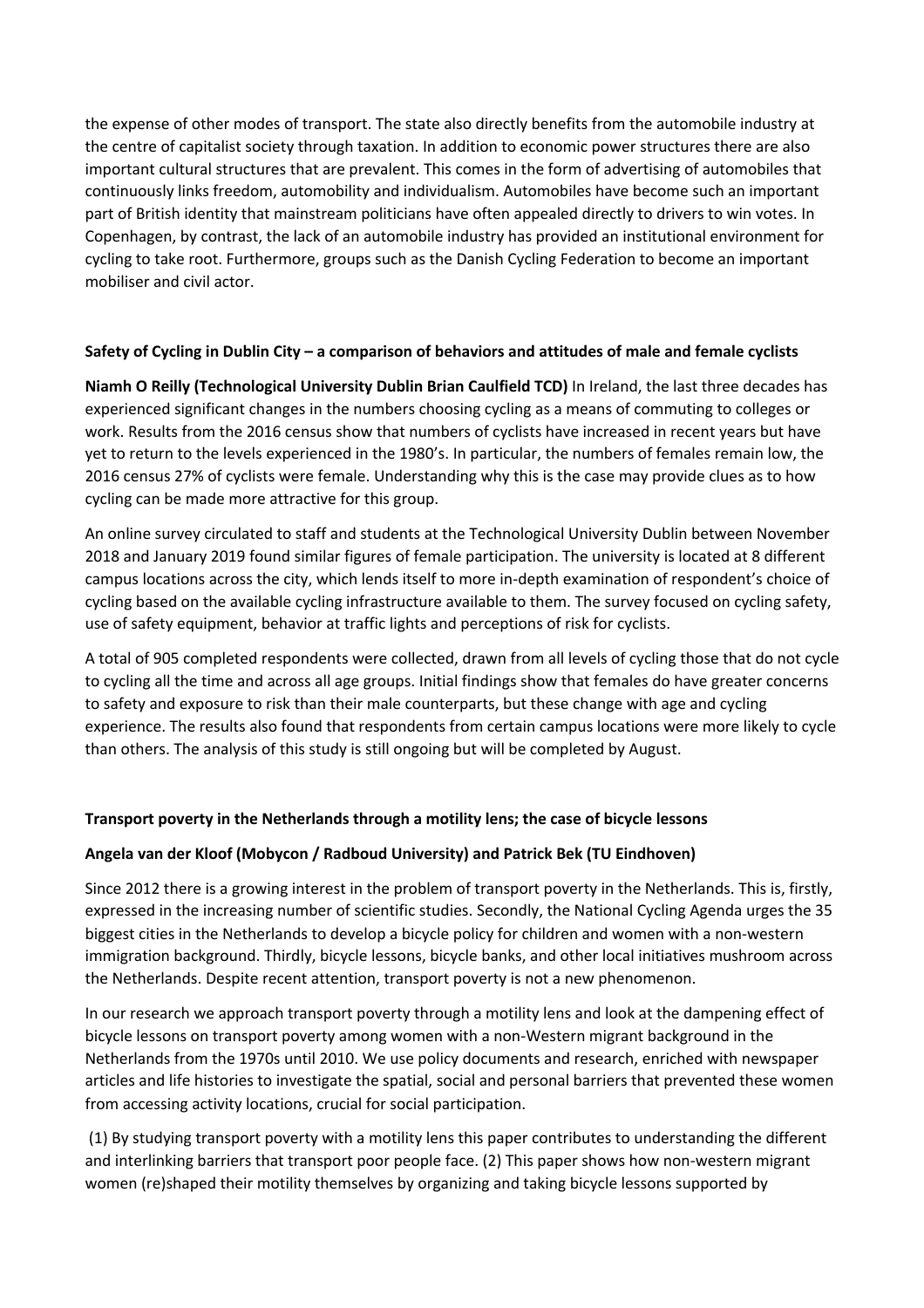neighborhood networks. Over a period of twenty years they raised their bicycle modal split from less than four percent to nearly twenty percent. (3) Bicycle lessons became place to learn cycling skills and (mentally) appropriating the bicycle for everyday mobility.

## **Social Media Discourse on Cycling and Cyclists**

## **Nadia Williams**

As part of a wider analysis of discourse related to cycling and cyclists, the public social media discussion related to utility cycling in Ireland was examined. Data was gathered from posts made to Facebook and Twitter by the three leading print news outlets in Ireland, to promote cycling-related articles they have published. An overall tone was assigned to each comment. The comment was then was examined statement by statement, and codes assigned which were deemed to capture the essential message of each statement.

A total of 1,460 comments were collected and analysed, resulting in the assignment of 2,364 codes. Consistent with Facebook's majority share of users (Ipsos MRBI 2017b) most of the comments were gathered were from this platform (68%). Consistent with circulation rankings, most comments were from Irish Independent posts (48%), followed by Irish Examiner (30%) and Irish Times posts (22%). No significant difference in tone and content between comments was found.

The discussion was found to be predominantly negative, with the two most prominent beliefs underlying opposition to cyclists' cause, rights, and safety being that drivers are the legitimate owners of the roads, and that cyclists do not deserve a place as their behaviour violates societal norms and expectations.

## **Session 6**

# **Analysis of French cyclists' satisfaction through the first Bikeable Cities' Barometer**

# **Patrice Nogues (Fédération des Usagers de la Bicyclette (FUB))**

Launched in 2017 by the French Bicycle Users' Federation (FUB), the Bikeable Cities' Barometer collected 113,000 answers to thirty questions, making it the largest satisfaction survey ever conducted among French cyclists. While many studies have been carried out on cyclists' perceptions at national or local level, this one stands out by allowing analyses by municipality as well as between municipalities of the same category. Moreover, the high number of respondents allows for cross-analysis of several variables.

The Barometer's method is largely based on the German Fahrrad Klimatest: the questions are grouped into five themes to cover the bicycle system's main components: General feeling, Safety, Comfort, Community efforts, Parking and services. Questions take the form of a 6-level differential semantic scale between two antagonistic proposals.

A linear regression analysis was performed to highlight the effect of respondent characteristics on each question and theme: city size, age, gender, level of practice. For the safety perception, for instance, age and cycling control level appear to be the most sensitive characteristics with a difference of 10% on the safety score between people under 25 and people over 25 who feel much insecure, or between people with a low or high cycling control level (safer perception). Then with a +3% effect on the safety score we find the fact of belonging to an urban cycling association (safer), +2% for being a man (safer) and -2% for living in cities above 2 million inhabitants (less safe).

Key words: bicycle, Cycling Barometer, satisfaction, perception

# **Early Cycling Life in Victorian London : the Atlanta Cycling Club (progress report)**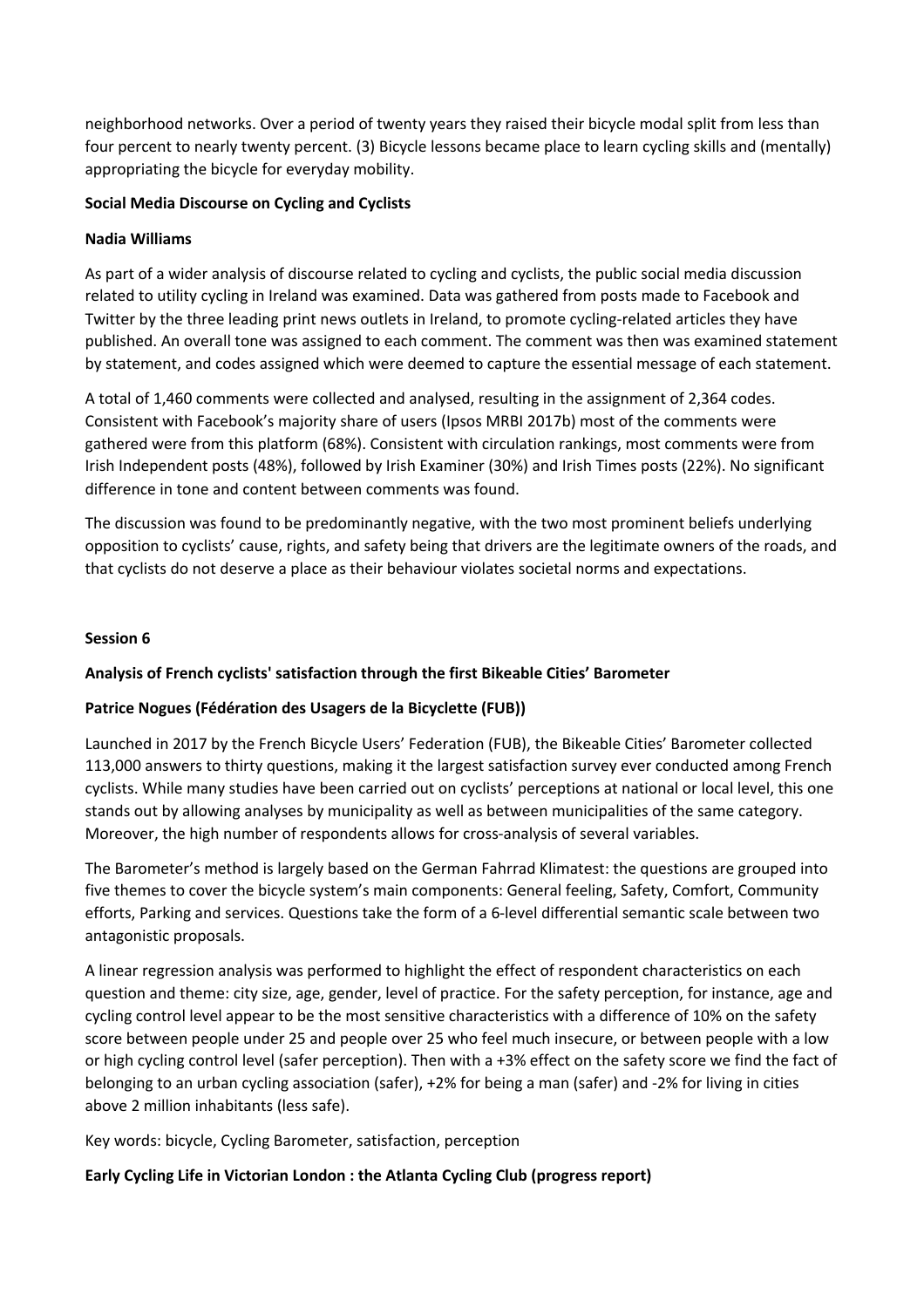# **A.V.Seaton, (University of Limerick)**

This offers an illustrated appraisal of a recently discovered archive on a London cycling club founded in 1876.

The archive is contained in manuscript book of 100 + pages and represents information for the year 1879- 1881. It juxtaposes the cycling diary of a senior official of the Club, with printed and manuscript exhibits on cycling club life in and around London. The first part, "Bicycling Notes", is a handwritten journal of bicycling runs and events in the Club's 3rd season 1879 from Jan 1st to December 31st (membership details, weekly meetings, itineraries, stops, socialising). The second part is a scrapbook of cycling happenings during the year (news cuttings, posters, programmes + hand written notes). Included are materials on: "The Stanley Bicycle Club Second Annual Exhibition of Bicycles, Tricycles etc"; the promotion of a "Bicycle Union Mutual Defence Fund" (insurance and compensation for bicyclists against assault); a rare 12 page beginners guide, "Practical hints on bicycle riding" identified by writer and date on the cover July 1874. Also documented is "The Great Six Days Bicycle Race for the Championship of the World". The texts offer unique insight into the social geography and programmes of the Atalanta Club and its affiliations with a score or more of named Cycling Clubs nationally.

## **«Chaos in motion»: Porto through cyclers eyes**

# **Vera Diogo, (Escola Superior de Educação - Instituto Politécnico do Porto), Afonso Rosa, Social educator and Bike Kitchen member.**

If life is movement, cycling is vital. Cyclers use their bodies as engines, natural propulsors. This appropriation of their bodies and their functional strength in movement, in relation with the landscape, the elements and surrounding environment, is empowering (Furness, 2005).

However, the surroundings of cyclers in urban environment is frequently not friendly, neither are the other users of the city, particularly those in motor vehicles. The weight and speed of motor vehicles is a life threat to cyclers (Wang et al, 2016).

These reflections derive from the findings of a research undertaken in Porto, focused on the social representations and usages of bicycles as a gateway to understand dynamics and possibilities of urban life fruition. The results were collected through a preliminary content analysis to bicycle promotion groups' online platforms, and given our particular focus on cyclers' personal experience, semi-structured interviews with members of two collectives ‒ the *Cicloficina do Porto* and *Massa Crítica do Porto*.

In this presentation, we focus on one of the dimensions explored in the interviews - the urban environment perceptions of the cyclers, which involves their assessment of the urban conditions for cycling, their view of the social representations of bicycles and on the relations between users of different transportation modes, on the road, considering the uses of the body in spatial disputes. In this scenery, we question the social justice dynamics amongst different road users involved in power relations over space, more particularly, over the legitimacy to the undisturbed use and fruition of space.

#### **Session 7**

# **Transforming towards people-friendly cities and encouraging active mobility – lessons from the EU Horizon 2020 Metamorphosis Project**

#### **Alan Wong and John Preston (University of Southampton)**

Traditionally, city planning has not given cyclists and pedestrians justice in terms of proportionate investment and attention. Urban planning has historically been largely 'top down', with a focus on economic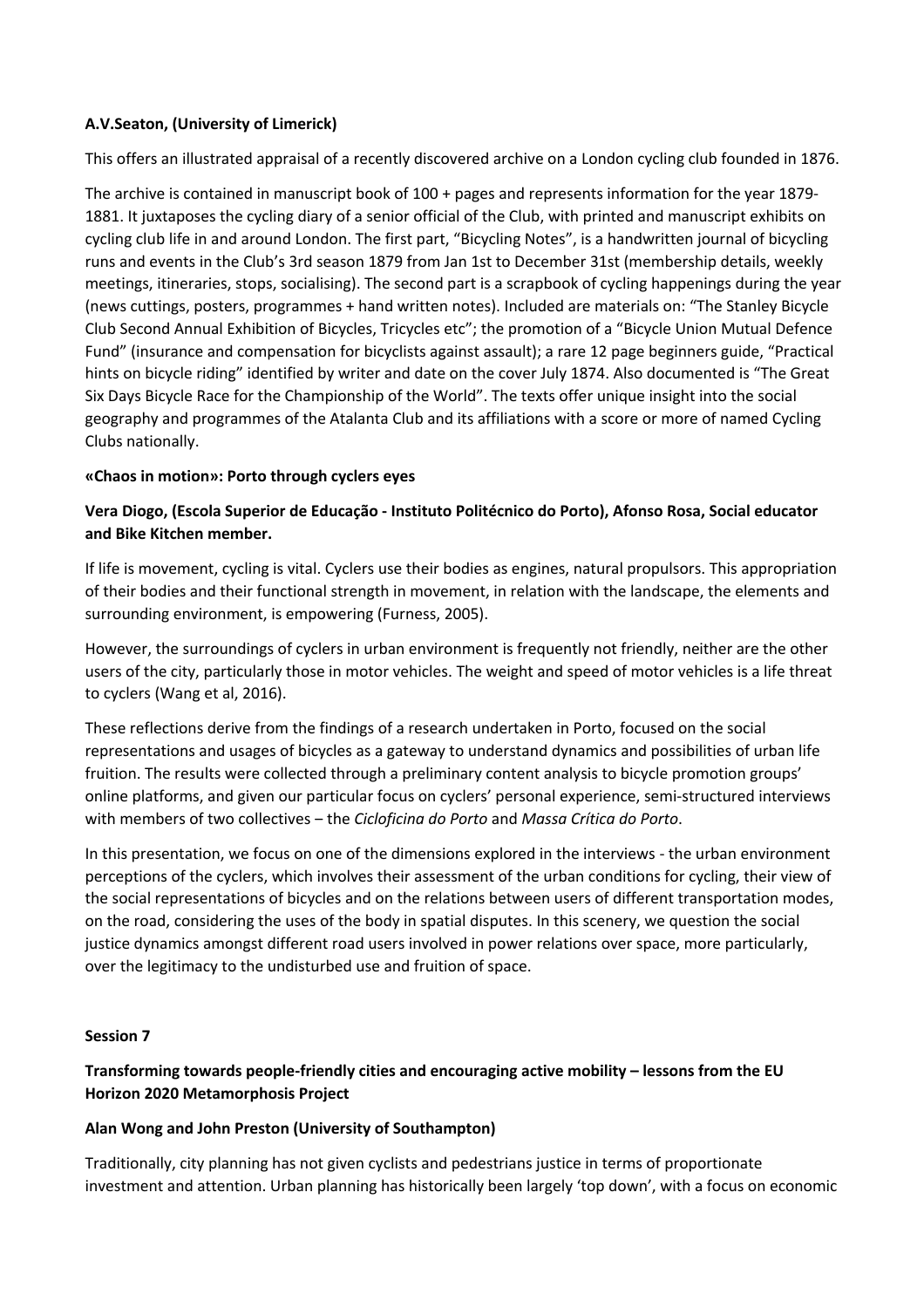development and association with motor car use, which has led to many problems in our cities, including social isolation where major roads intersect residential neighbourhoods, poor air quality, noise disturbance, risks in road safety, as well as increases in carbon emissions and energy consumption.

Even where planning processes are not geared around a 'master plan', transport policies still tend to prefer using performance indicators that are geared around travel-time saving benefits which are biased towards the car, as oppose to for example environmental costs, and other measurements that are becoming increasingly important for people, including quality of life measurements and the 'liveability' of urban neighbourhoods.

This short presentation (and paper) will use the findings from the EU Horizon 2020 Metamorphosis Project to show how a bottom-up approach that engage children, as well as wider local communities, can provide the inspirations for changing our residential neighbourhoods to become more people-friendly, and less reliant on cars, and help improve the existing processes and schemes for increasing active travel, as well as enhancing the liveability of our streets and shared spaces for people, especially children. This includes advice on how to engage people in the 'co-design' of our streets and public spaces, as well as the lessons learnt from these engagements for policy development and implementation.

# **Increasing the Cognitive Awareness of Automobile Drivers to Decrease the Mortality and Disability in Collisions with Cyclists**

#### **Denis Robert**

My goal is to prove that cycle crash fatalities can be prevented by decreasing the driver reaction time. I believe the peripheral selection of car drivers can be stimulated through the use of selective colors of clothing by cyclists. I want to look at a variety of colors because many people will not wear florescent colors.

Hypothesis: Drivers of automobiles react at different rates to cyclists who wear different colored clothing and helmets.

Pilot Study: In this study I took a GoPro video from an auto driver's point of view approaching a cyclist from the rear and then in a second series from the front.

Each video was put in a reaction test on a laptop. A participant (25 participants took part) watched the videos and then stopped them when a bicyclist was seen. The stopping time would indicate how long it took for the participant from the driver's point of view to see different cyclists wearing different combinations of colors.

Conclusion: There was a 2 1/2 second difference in reaction time between the colors that were seen first (white and florescent green) compared to the ones that took the longest time to be seen are significant enough that decisions car drivers make can be heavily influenced by just the colors that the cyclist is wearing and can have deadly consequences if the cyclist is wearing the "wrong" color.

# **Understanding active travel as a public health issue: A sociological study amongst tiers of the Greater Manchester public health workforce**

Chris White, Daniel Bloyce, & Miranda Thurston [University of Chester (Sport & Exercise Sciences)]

As a result of the well-documented, and multifaceted, benefits to be gained from regular cycling, numerous academics and politicians have called for the health sector to play a greater role in the promotion of active travel (AT). Accordingly, this study explores the standing of AT as a public health issue, focusing on the public health workforce of Greater Manchester (GM). GM was identified as an area of interest because of the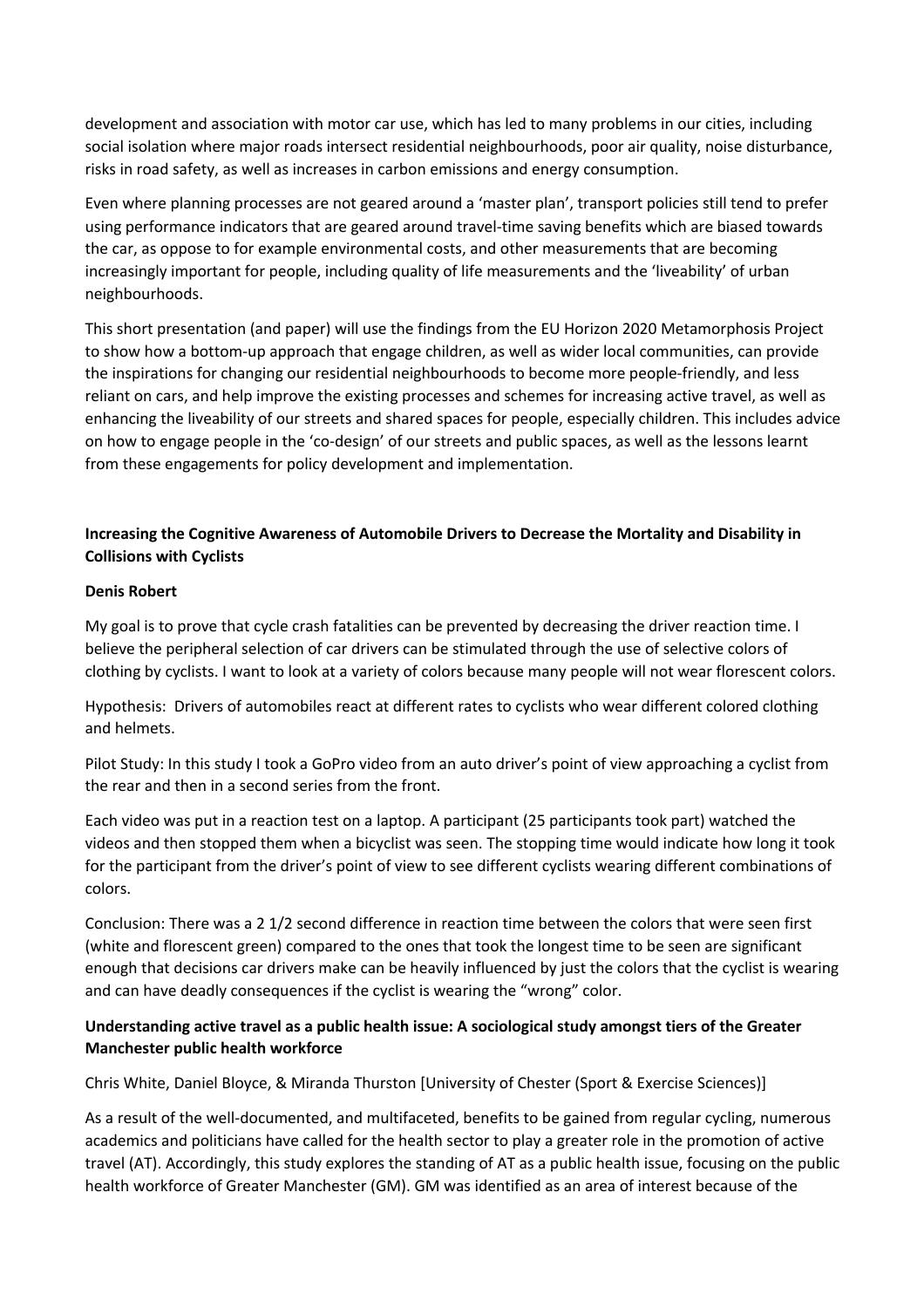unique context presented by two recent 'devolvement deals'. These deals mean that GM's elected body are now accountable for a £6 billion health and social care budget and a consolidated transport budget. 43 semistructured interviews were conducted with members from various tiers of the GM public health workforce in order to understand their views and experiences of AT promotion. Findings suggest that anyone wishing to improve AT provisions within their borough were, to a greater or lesser extent, dependent on the views and attitudes of their local councillors. However, public health professionals suggested that councillors prioritised communication with local residents over guidelines and research studies and that there was disparity between evidence-based policy making and the political forms of decision making that councillors had become accustomed to. This concerned those who were more supportive of AT improvements, as there was an awareness that AT is rarely an important issue for the voting public. As such, it was suggested that there is currently little pressure on local governments to challenge traditional thinking about transport.

## **Session 8**

## **Cycling, non-domination and the "freedom of the city": a republican account**

#### **Mark Philbin (School of Nursing & Human Sciences, Dublin City University)**

Within political philosophy, the republican tradition is associated with a distinctive account of freedom and social justice. This account is characterised by an ideal of non-domination, equality before and over the law, secured basic liberties, and mutual recognition between citizens (Pettit 2014). In this presentation, I want to elaborate this republican ideal and show how it can inform judgements of social injustice related to cycling. Drawing on a recent study of utility cycling in Dublin by Egan (2019), I suggest that a republican account draws attention to the structural and relational domination, and civic neglect, that provides the conditions for experiences of insecurity on the roads as well as what is unjust about such domination. Also, I argue for the value of the republican case in informing cycle advocacy and campaigning as well as locating cycling issues within a broader agenda for social justice and what Pettit (2014) calls "the freedom of the city."

#### **Using Capability Theory to understand the inclusivity of Bike Share Schemes**

**Graeme Sherriff, University of Salford**,; Mags Adams, University of Central Lancashire,; Luke Blazejewksi, University of Salford; Nicholas Davies, University of Salford

Bike Share Schemes (BSS) have become prevalent in major cities but, increasingly, questions are emerging around their social inclusivity. Stein (2011) discusses the relationship between gentrification and BSS, Sherriff et al (2018) suggests that the demographics of users is essentially the same as for cycling, and Médard de Chardon (2019) points to the fact that most BSS benefit the privileged.

BSS is one of several new technologies referred to collectively as micromobility. The emerging debate rests on whether they can challenge the dominance of the car and complement conventional public transport. Despite their potential to increase modal shift towards active travel by alleviating some systemic sticking points that limit participation (Watson 2013), consideration is required to ensure that they do not deepen social exclusion by creating new, or accentuating existing, barriers related to age, gender, geography, and access to technology.

Capabilities theory posits that an individual's freedom and capacity to achieve functionings, such as leading a life they have reason to value, varies with their resources (including age, gender, and health) and the social, spatial and temporal context (Nordbakke 2013). We use this theory to shape an understanding of these interactions within a rapidly changing urban mobility landscape and to recognise the extent to which access to that landscape, and therefore participation in society, may be unevenly distributed across social groups.